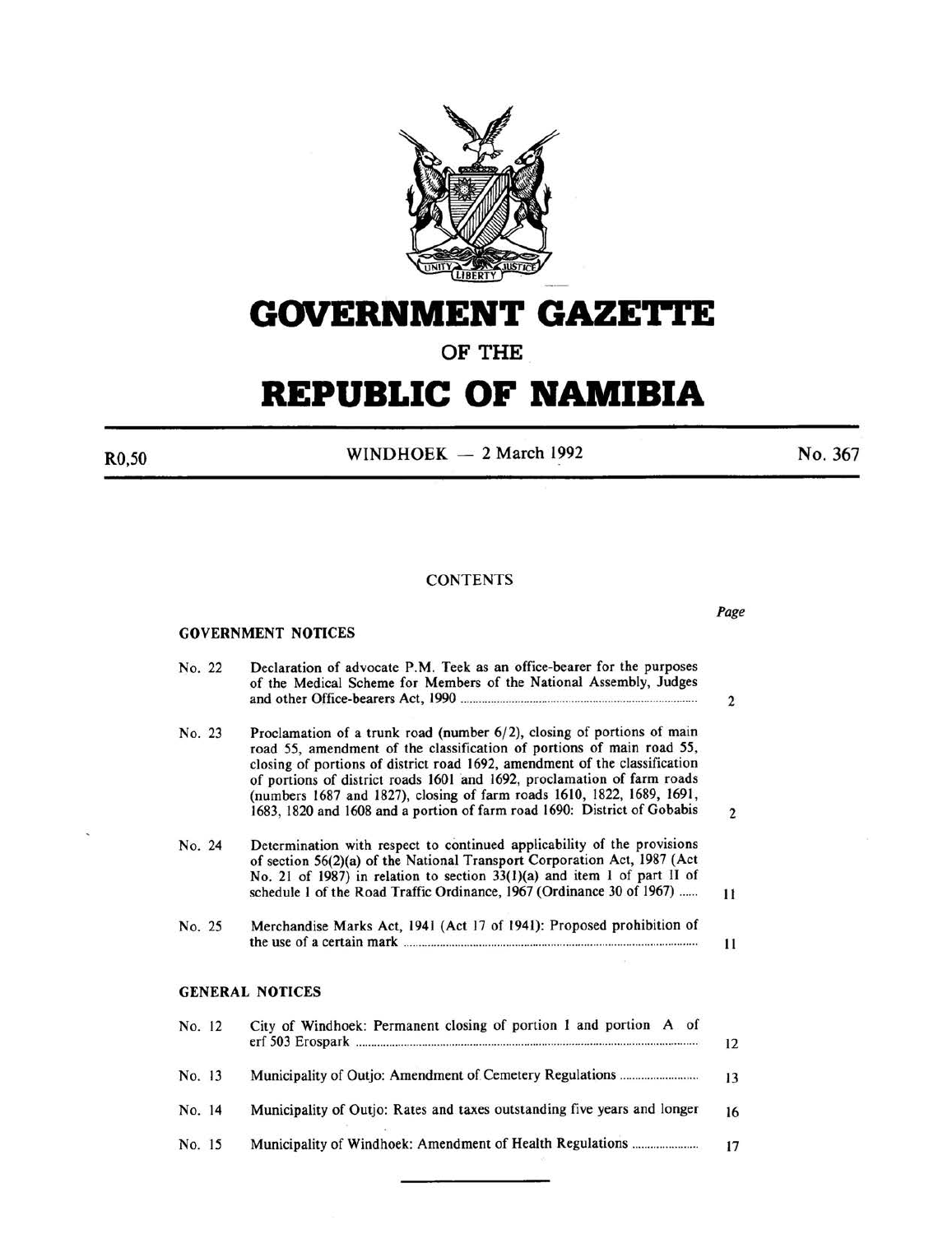# **Government Notices**

#### MINISTRY OF FINANCE

No. 22 1992

DECLARATION OF ADVOCATE P.M. TEEK AS AN OFFICE-BEARER FOR THE PURPOSES OF THE MEDICAL SCHEME FOR MEMBERS OF THE NATIONAL ASSEMBLY, JUDGES AND OTHER OFFICE-BEARERS ACT, 1990

Under section 2(2) of the Medical Scheme for Members of the National Assembly, Judges and other Office-bearers Act, 1990 (Act 23 of 1990), I hereby declare, with effect from 1 January 1992, advocate P.M. Teek who holds the office of acting Ombudsman, as an office-bearer for the purposes of the said Medical Scheme for Members ofthe National Assembly, Judges and other Office-bearers Act, 1990.

**O. HERRIGEL<br>MINISTER OF FINANCE** 

Windhoek, 13 February 1992

# MINISTRY OF WORKS, TRANSPORT AND COMMUNICATION

No. 23

1992

PROCLAMATION OF A TRUNK ROAD (NUMBER 6/2), CLOSING OF PORTIONS OF MAIN ROAD 55, AMENDMENT OF THE CLASSIFICATION OF PORTIONS OF MAIN ROAD 55, CLOSING OF PORTIONS OF DISTRICT ROAD 1692, AMENDMENT OF THE CLASSIFICATION OF PORTIONS OF DISTRICT ROADS 1601 AND 1692, PROCLAMATION OF FARM ROADS (NUMBERS 1687 AND 1827), CLOSING OF FARM ROADS 1610, 1822, 1689, 1691, 1683, 1820 AND 1608 AND A PORTION OF FARM ROAD 1690: DISTRICT OF GOBABIS

It is hereby made known -

- (a) in terms of section 22(2) of the Roads Ordinance, 1972 (Ordinance 17 of 1972), that the President has, in the district of Gobabis-
	- (i) under section  $22(1)(a)$  of the said Ordinance proclaimed a road on land where no road previously existed as described in Schedule I and shown on sketch-map P1491 by the symbols F-G-G5-H-J-K-L-M-N;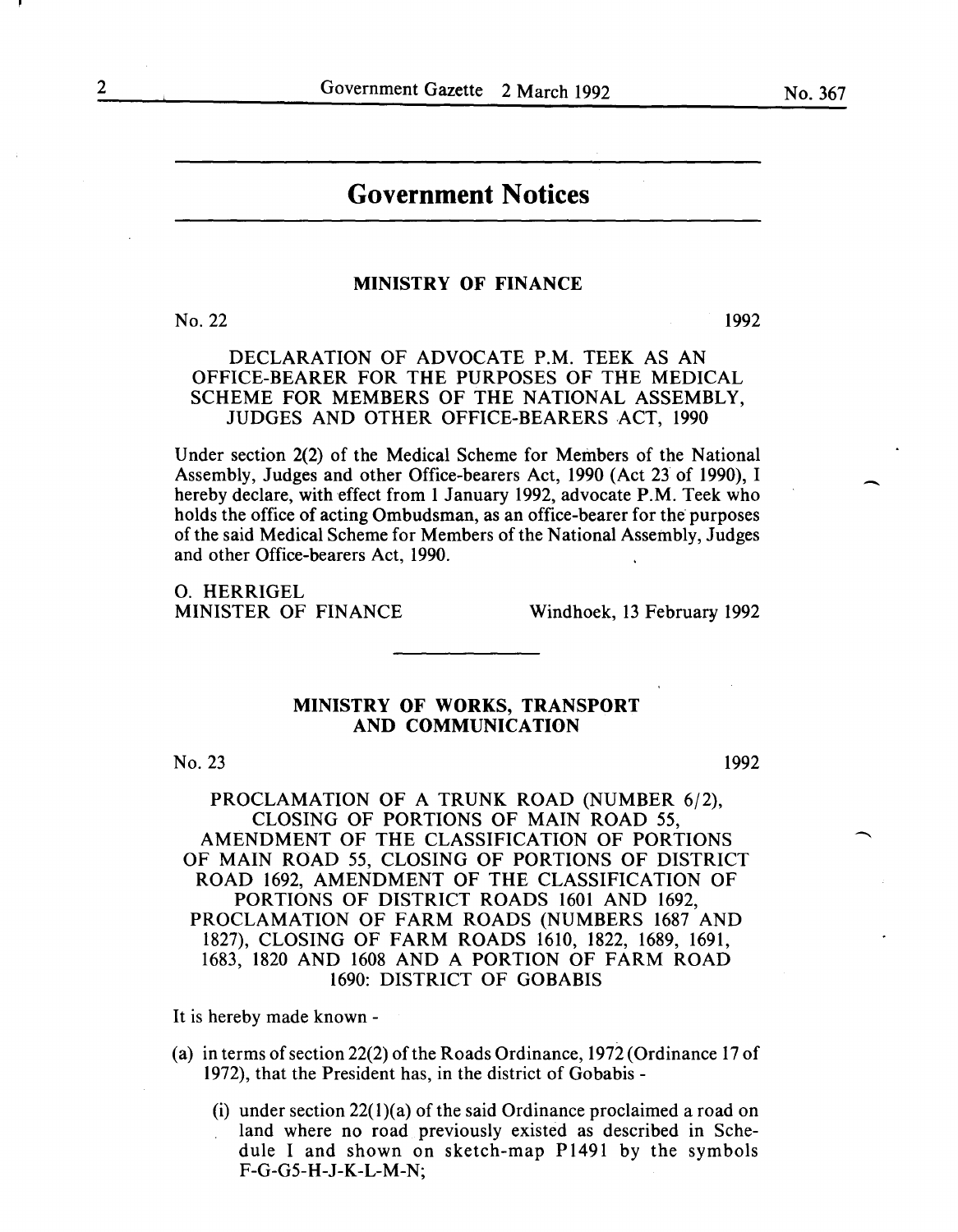- (ii) under section  $22(1)(b)$  of the said Ordinance proclaimed portions of roads described in Schedules XIX and XX and shown on sketchmap PI49I by the symbols AI-A2 and J7-J8, respectively;
- (iii) under section  $22(1)(c)$  of the said Ordinance closed the portions of main road 55 described in Schedules II, III, IV and V and shown on sketch-map PI49I by the symbols F-F27, FI-F2-F3, F5-F6-F7-F8 and FIO-FII, respectively;
- (iv) under section  $22(1)(c)$  of the said Ordinance closed the portions of district road I692 described in Schedules XIII and XIX and shown on sketch-map PI49I by the symbols G2-HI and H2-H3-H4-H5- H6, respectively, and
- (v) under section 22(I)(c) of the said Ordinance closed farm roads I6IO, I822, I689, I69I, I683, I820 and I608 and a portion of farm road I690 described in Schedules XXI to XXIX and shown on sketchmap PI49I by the symbols JI5-J4-J5-J6-J7, JIO-JII-JI2-Jl3-JI4, F7-H3, F9-H5, FI2-Jl-J2-J3-H6, FI6-K2-KI, LI-L2-L3, FI9-06-05-04-03-02-0I-O-LI and F23-M3-M2-MI-P, respectively; and
- (b) in terms of 23(3) of the said Ordinance that the President has, in the district of Gobabis-
	- (i) under section  $23(1)(a)$  of the said Ordinance declared the road referred to in paragraph (a)(i) to be a trunk road (number  $6/2$ );
	- (ii) under section  $23(1)(d)$  of the said Ordinance declared the roads described in paragraph (a)(ii) to be farm roads (numbers I687 and I827, respectively);
	- (iii) under section  $23(1)(e)$  of the said Ordinance amended the declaration as main road of the portions of main road 55 -
		- (aa) described in Schedule VI and shown on sketch-map PI49I by the symbols  $A-B-C-D-E-F$ , to trunk road  $6/2$ ;
		- (bb) described in Schedules VII, VIII and IX and shown on sketchmap PI49I by the symbols F8-F9-FIO, Fl3-F26 and F26-FI4- FI5-FI6-F I7-FI8-FI9-F20-F2I-F22-F23-F24-F25, respectively, to district roads I707, I68I and I739, respectively; and
		- (cc) described in Schedules X, XI and XII and shown on sketchmap PI49I by the symbols F27-FI- F3-F4-F5 and F9-FI2- Jl5-Fl3, respectively, to farm roads I656, I704 and I689, respectively;
	- (iv) under section  $23(1)(e)$  of the said Ordinance amended the declaration as district roads of district roads I60I and I692 described in Schedules XV, XVI, XVII and XVIII and shown on sketch-map PI49I by the symbols FI-G5, G5-GI-G2-G3-G4, HI-H2 and H6-H7, respectively, to farm roads I656, I771, I686 and I690, respectively.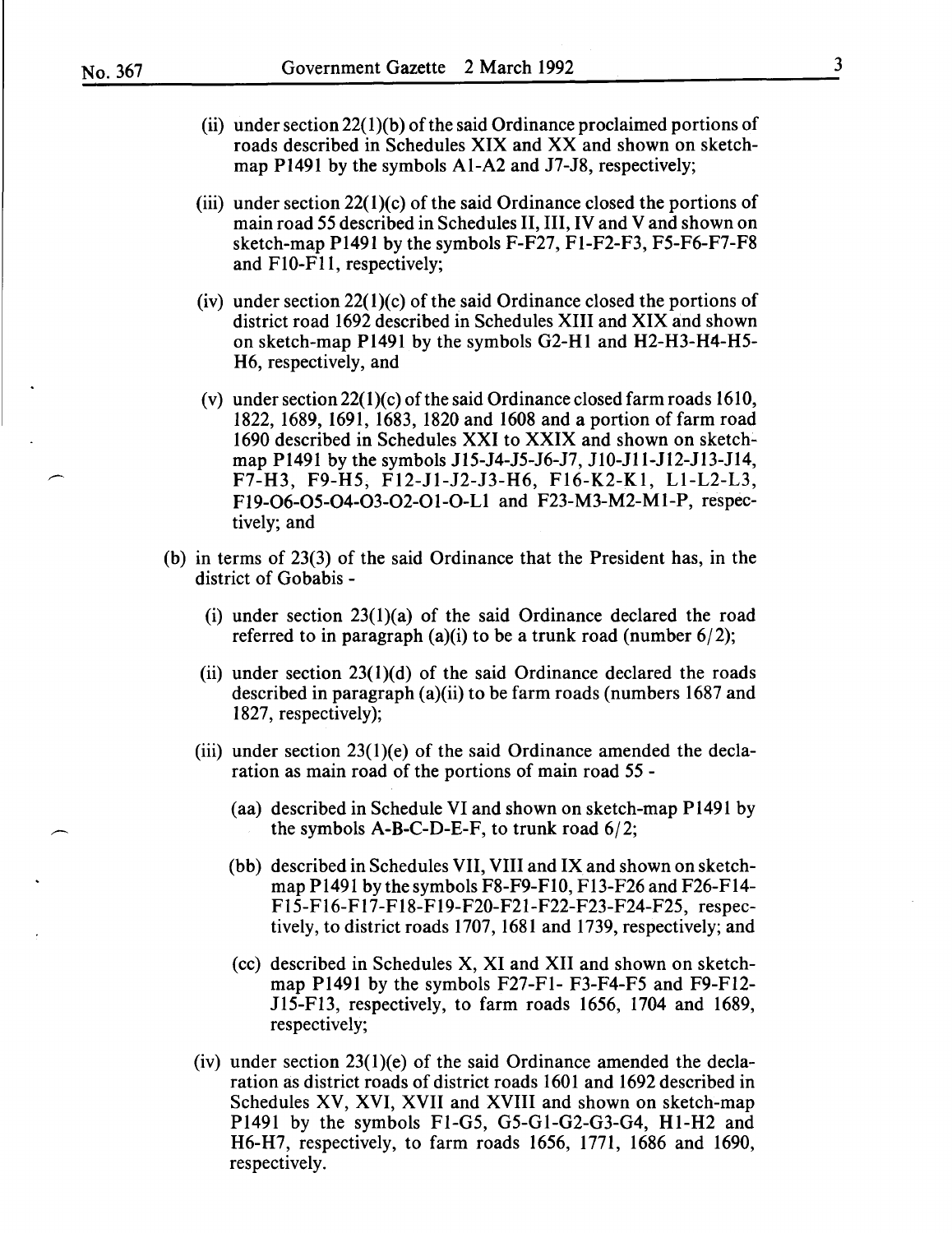The said sketch-map shall at all times lie open to inspection at the office of the Permanent Secretary: Works, Transport and Communication, Windhoek, during normal office hours.

#### SCHEDULE I

From a point (F on sketch-map Pl491) on the farm Remainder of Auheib 408 generally east-north-eastwards and more and more eastwards across the said farm to a point (G on sketch-map Pl491) on the said farm; thence generally eastwards across the said farm and the farms Remainder of Vereniging 592, Portion 3 of Vereniging 592, Portion 1 of Hansie 406 and Doornlaagte 406 to a point (H on sketch-map Pl491) on the common boundary of the last-mentioned farm and the farm Portion 1 of Hertzog 469; thence generally eastwards across the last-mentioned farm and the farm Annexe 472 to a point (Jon sketch-map Pl491) on the common boundary of the last-mentioned farm and the farm La Salle 463; thence generally eastnorth-eastwards across the last-mentioned farm and the farm Steynsberg 464 to a point (K on sketch-map Pl491) on the last-mentioned farm; thence generally eastwards across the last-mentioned farm and the farms Morester 465 and Zelda 466 to a point (L on sketch-map P1491) on the common boundary of the last-mentioned farm and the farm Somali 467; thence generally east-north-eastwards across the last-mentioned farm and the farms Portion 1 of Sandfontein 468 and Portion 3 of Sandfontein 468 to a point (M on sketch-map P1491) on the last-mentioned farm; thence generally eastnorth-eastwards across the last-mentioned farm and the farm Remainder of Sandfontein 468 to a point (N on sketch-map Pl491) on the eastern boundary of the last-mentioned farm which is also the international border of Namibia and Botswana.

#### SCHEDULE II

From a point (F on sketch-map Pl491) on the farm Remainder of Auheib 408 generally east-north-eastwards across the said farm to a point (F27 on sketch-map P1491) on the said farm.

#### SCHEDULE III

From a point (F1 on sketch-map Pl491) on the farm Remainder of Auheib 408 generally eastwards and more and more east-south-eastwards across the said farm to a point (F2 on sketch-map Pl491) on the said farm; thence generally south-south-eastwards and more and more east-south-eastwards across the said farm and the farm Hester 407 to a point (F3 on sketch-map Pl491) on the common boundary of the last-mentioned farm and the farm Portion 3 of Vereniging 592.

No. 367

-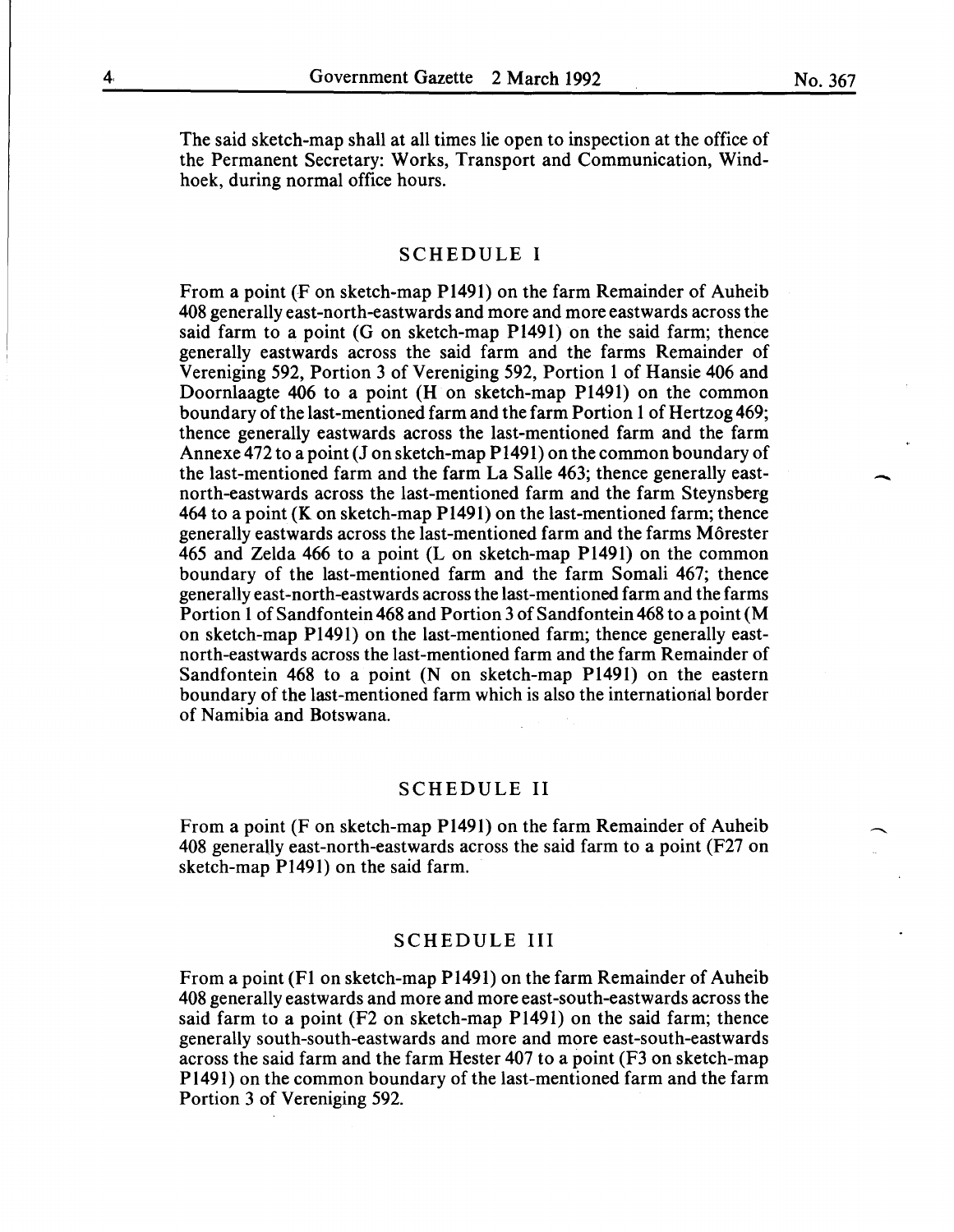$\overline{\phantom{a}}$ 

-

# SCHEDULE IV

From a point (F5 on sketch-map P 1491) on the farm Portion 1 of Hansie 406 generally east-north-eastwards and more and more eastwards across the said farm and the farm Doornlaagte 406 to a point (F6 on sketch-map P 1491) on the last-mentioned farm; thence generally south-eastwards across the lastmentioned farm to a point (F7 on sketch-map P1491) on the last-mentioned farm; thence generally south-eastwards across the last-mentioned farm and the farm Remainder of Hertzog 469 to a point (F8 on sketch-map P 1491) on the last-mentioned farm.

# SCHEDULE V

From a point (F 10 on sketch-map P 1491) on the farm Remainder of Herzog 469 generally eastwards across the said farm and the farm Prelim 471 to a point (F11 on sketch-map P1491) on the last-mentioned farm.

# SCHEDULE VI

From a point  $(A \text{ on sketch-map } P1491)$  at the junction of the streets named Main Road and Church Street in the urban area of Gobabis generally eastwards along Church Street to a point (B on sketch-map P1491) on the last-mentioned street; thence generally eastwards along the last-mentioned street to a point  $(C \text{ on sketch-map } P1491)$  on the common boundary of the eastern side of the urban area of Gobabis and the Townlands of Gobabis 114; thence generally eastwards across the said Townlands to a point (D on sketch-map P1491) on the said Townlands; thence generally east-northeastwards across the said Townlands and the farms Wendelstein 171 and Portion 1 (Zwergfarm) of Welkom 412 to a point (E on sketch-map P1491) on the last-mentioned farm; thence generally east-north-eastwards across the last-mentioned farm and the farms Portion 2 (Soligen) of Welkom 412, Remainder of Welkom 412, Halma 411 and the Remainder of Auheib 408 to a point (F on sketch-map P1491) on the last-mentioned farm.

#### SCHEDULE VII

From a point (F8 on sketch-map P1491) on the farm Remainder of Hertzog 469 generally east-south-eastwards across the said farm to a point (F9 on sketch-map P1491) on the said farm; thence generally east-south-eastwards across the said farm to a point (FlO on sketch-map P1491) at the junction with district road 1707 on the said farm.

# SCHEDULE VIII

From a point (F13 on sketch-map P1491) on the farm Portion 1 of Babi-Babi 294 generally eastwards across the said farm and the farm Portion 1 of Grauwater 296 to a point (F26 on sketch-map P1491) on the last-mentioned farm.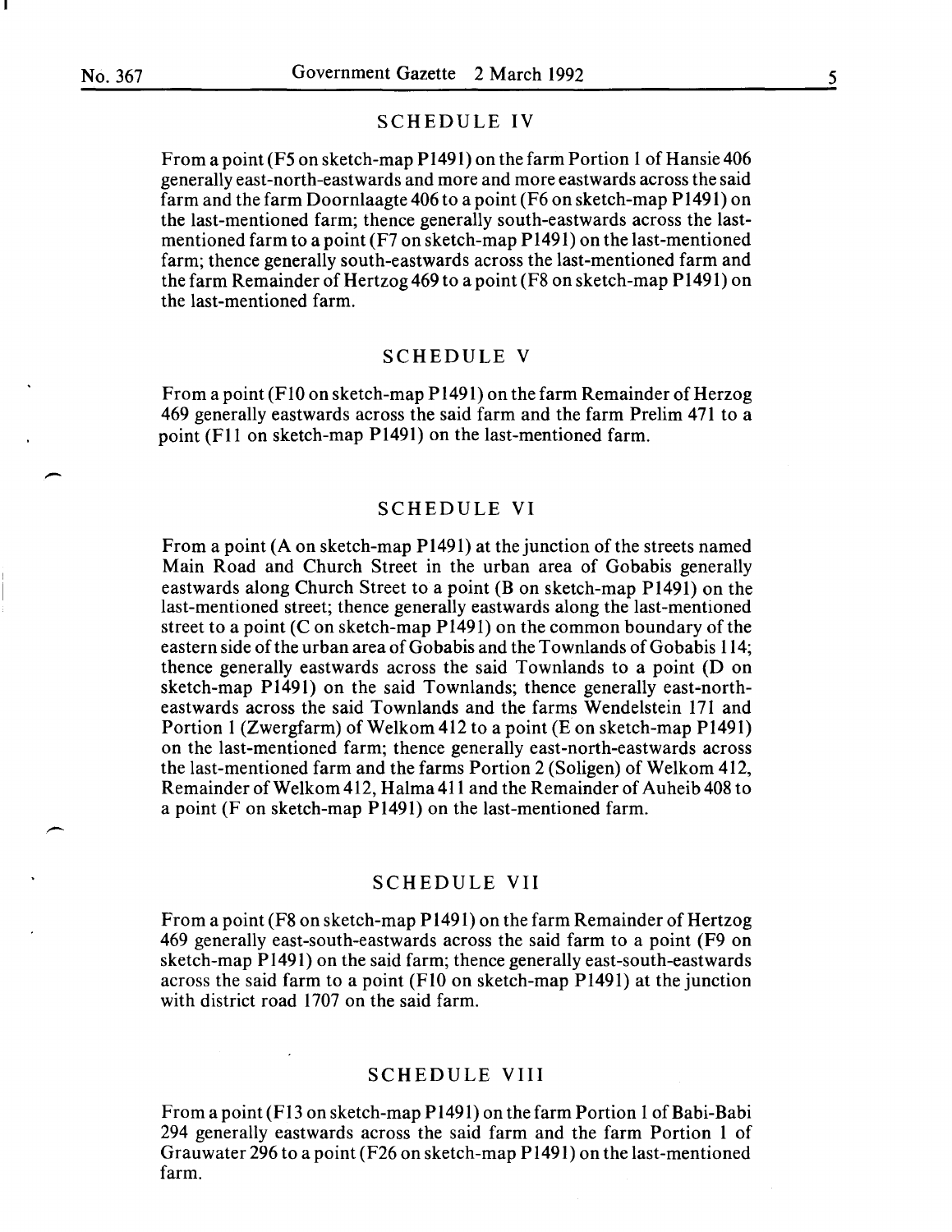$\overline{\phantom{a}}$ 

# SCHEDULE IX

From a point (F26 on sketch-map P1491) on the farm Portion 1 of Grauwater 296 generally east-south-eastwards across the said farm to a point (F14 on sketch-map P1491) on the said farm; thence generally northeastwards across the said farm to a point (F15 on sketch-map P1491) on the said farm; thence generally eastwards and more and more north-eastwards across the said farm to a point (F16 on sketch-map P1491) on the said farm; thence generally east-south-eastwards across the said farm to a point (F17 on sketch-map P1491) on the common boundary of the said farm and the farm Remainder of Grauwater 296, thence generally eastwards across the lastmentioned farm and the farm Groot Dabis 987 to a point (F18 on sketchmap P1491) on the last-mentioned farm; thence generally east-southeastwards across the last-mentioned farm and the farms Portion 2 of Dabis 298 and Haakdoorn 300 to a point (F19 on sketch-map P1491) on the last-mentioned farm; thence generally south-south-eastwards across the lastmentioned farm to a point (F20 on sketch-map P 1491) on the last-mentioned farm; thence generally eastwards across the last-mentioned farm and the farm Remainder of Blouberg 476 to a point (F21 on sketch-map P1491) on the last-mentioned farm; thence generally east-north-eastwards across the last-mentioned farm to a point (F22 on sketch-map P1491) on the lastmentioned farm; thence generally north-eastwards across the last-mentioned farm to a point (F23 on sketch-map P 1491) on the common boundary of the last-mentioned farm and the farm Portion 1 of Blouberg 476; thence generally north-eastwards and more and more east-north-eastwards across the last-mentioned farm and the farms Remainder ofDawis 477, Portion 1 of Sandfontein 468 and Portion 3 of Sandfontein 468 to a point (F24 on sketch-map P1491) on the last-mentioned farm; thence generally northnorth-eastwards and more and more northwards across the last-mentioned farm to a point (F25 on sketch-map P1491) at the place known as Buitepos.

# SCHEDULE X

From a point(F27 on sketch-map P1491) on the farm Remainder of Auheib 408 generally east-north-eastwards across the said farm to a point (F1 on sketch-map P1491) on the said farm.

#### SCHEDULE XI

From a point (F3 on sketch-map P1491) on the common boundary of the farms Hester 407 and Groot Quinta 976 generally east-south-eastwards and more and more eastwards across the last-mentioned farm to a point (F4 on sketch-map P1491) at the junction with district road 1603 on the lastmentioned farm; thence generally eastwards and more and more east-northeastwards across the last-mentioned farm an the farm Portion 1 of Hansie 406 to a point (F5 on sketch-map P 1491) at the junction with farm road 1704 on the last-mentioned farm.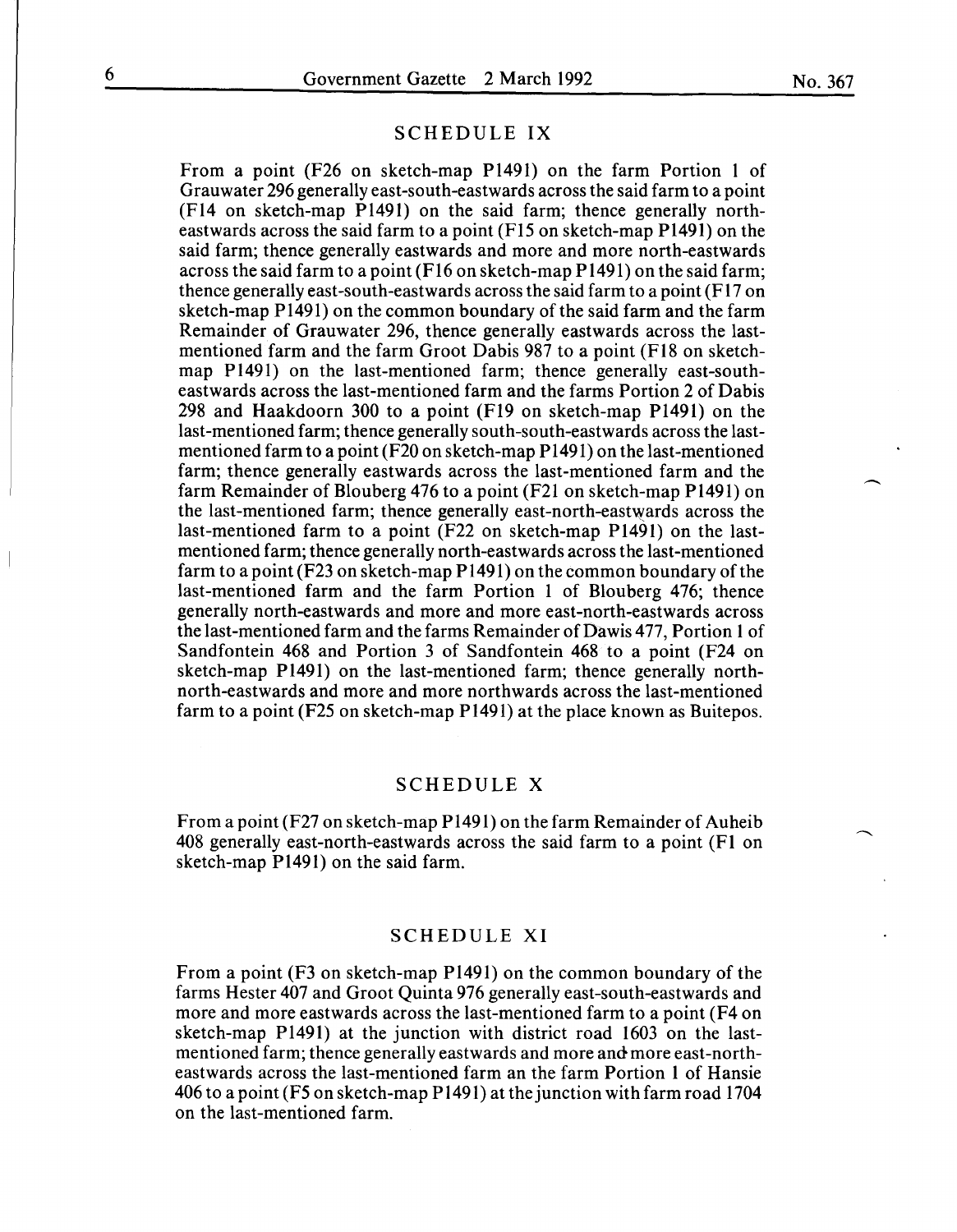-

# SCHEDULE XII

From a point (F11 on sketch-map P1491) on the farm Prelim 471 generally east-south-eastwards across the last-mentioned farm and the farms Annexe 472 and Portion 1 of Babi-Babi 294 to a point (F12 on sketch-map P1491) on the last-mentioned farm; thence generally east-north-eastwards across the last-mentioned farm to a point *(115* on sketch-map Pl491) on the lastmentioned farm; thence generally north-eastwards and more and more east-north-eastwards across the last-mentioned farm to a point (Fl3 on sketch-map P1491) on district road 1681 on the last-mentioned farm.

# SCHEDULE XIII

From a point (G2 on sketch-map P1491) on the farm Portion 1 of Siegfeld 403 generally south-eastwards and more and more east-south-eastwards across the said farm and the farm Remainder of Houthak 404 to a point (H 1 on sketch-map P1491) on district road 1603 on the last-mentioned farm.

#### SCHEDULE XIV

From a point (H2 on sketch-map P1491) on the farm Etna 405 generally eastwards and more and more east-north-eastwards across the said farm to a point (H3 on sketch-map P1491) on the said farm; thence generally eastnorth-eastwards across the said farm and the farm Pugeot 462 to a point (H4 on sketch-map P1491) on the last-mentioned farm; thence generally eastnorth-eastwards across the last-mentioned farm to a point (H5 on sketchmap P1491) on the last-mentioned farm; thence generally north-eastwards and more and more east-north-eastwards across the last-mentioned farm and the farm La Salle 463 to a point (H6 on sketch-map P1491) at the junction with farm road 1690 on the last-mentioned farm.

# SCHEDULE XV

From a point (F1 on sketch-map P1491) on the farm Remainder of Auheib 408 generally north-north-eastwards across the said farm to a point (G5 on sketch-map P1491) on the said farm.

# SCHEDULE XVI

From a point (G5 on sketch-map P1491) on the farm Remainder of Auheib 408 generally north-north-eastwards across the said farm and the farm Portion 1 of Siegfeld 403 to a point (G1 on sketch-map P1491) on the last-mentioned farm; thence generally north-eastwards across the lastmentioned farm to a point (G2 on sketch-map P1491) on the last-mentioned farm; thence generally north-north-eastwards and more and more northeastwards across the last-mentioned farm and the farm Portion 1 of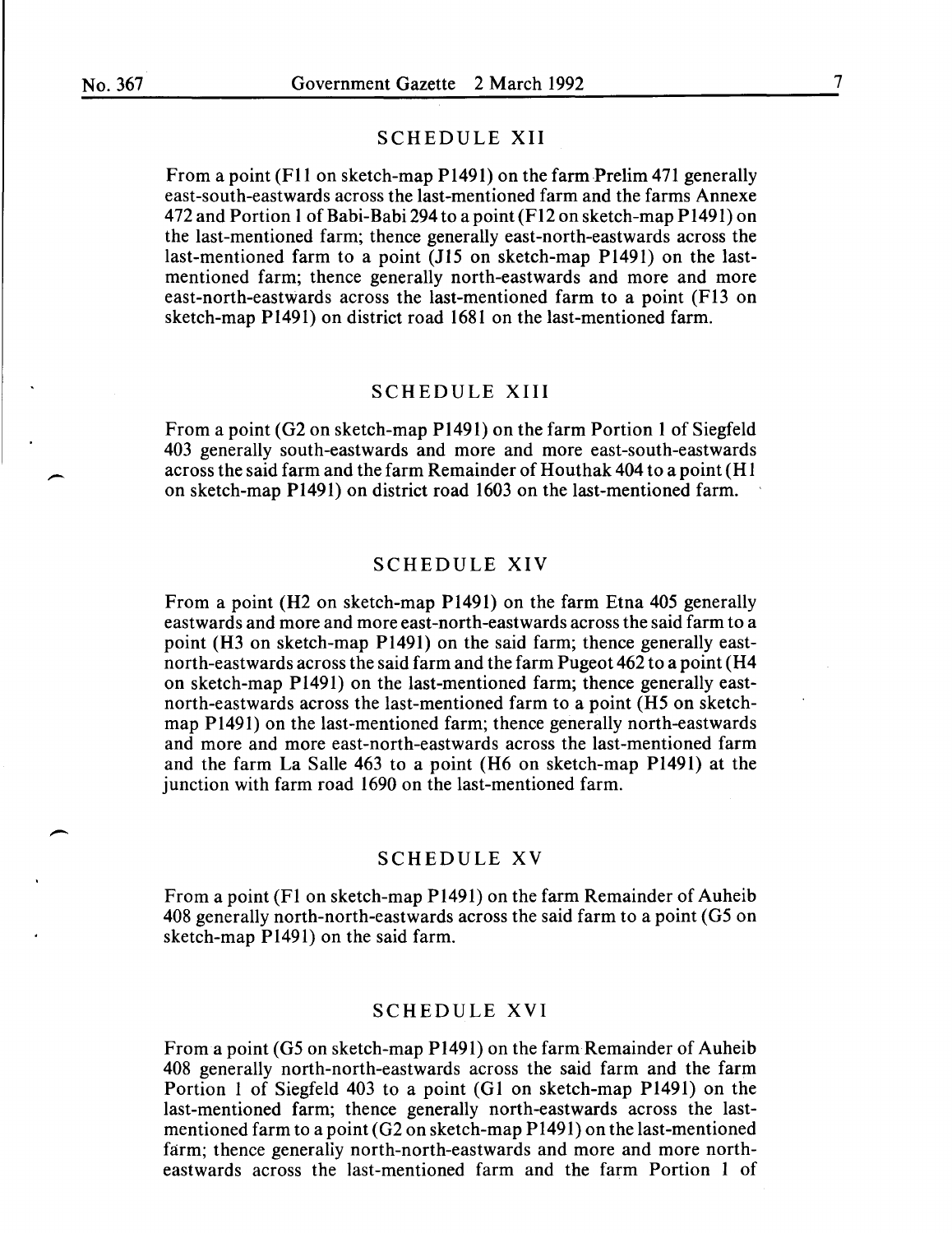Houthak 404 to a point (G3 on sketch-map P1491) on the last-mentioned farm; thence generally north-north-eastwards across the last-mentioned farm to a point (G4 on sketch-map P1491) on the common boundary of the last-mentioned farm and the farm Welgelegen 396.

#### SCHEDULE XVII

From a point (H1 on sketch-map P1491) on the farm Remainder of Houthak 404 generally east-north-eastwards and more and more eastwards across the said farm and the farm Etna405 to a point (H2 on sketch-map P1491) on the last-mentioned farm.

#### SCHEDULE XVIII

From a point (H6 on sketch-map P1491) on the farm La Salle 463 generally east-north-eastwards across the said farm and the farm Dannhauser 718 to a point (H7 on sketch-map P1491) on the last-menstioned farm.

# SCHEDULE XIX

From a point (AI on sketch-map P1491) on the farm Remainder of Bitterpan 710 generally south-eastwards and more and more east-southeastwards across the said farm to a point (A2 on sketch-map P1491) on the common boundary of the last-mentioned farm and the farm Suiderkruis 936.

#### SCHEDULE XX

From a point (J7 on sketch-map P1491) on the farm Remainder of Babi-Babi 294 generally east-north-eastwards across the said farm to a point (J8 on sketch-map P1491) on district road 1681 on the said farm.

#### SCHEDULE XXI

From a point (J15 on sketch-map  $P(1491)$  on the farm Portion 1 of Babi-Babi 294 generally southwards and more and more south-south-eastwards across the said farm to a point (J4 on sketch-map P1491) on the said farm; thence generally east-north-eastwards and more and more eastwards across the said farm and the farm Remainder of Babi-Babi 294 to a point  $(15 \text{ on sketch-map})$ Pl491) on the last-mentioned farm; thence generally south-south-eastwards across the last-mentioned farm to a point (J6 on sketch-map P1491) on the last-mentioned farm; thence generally east-north-eastwards across the lastmentioned farm to a point (J7 on sketch-map P1491) on the last-mentioned farm.

 $\overline{\phantom{a}}$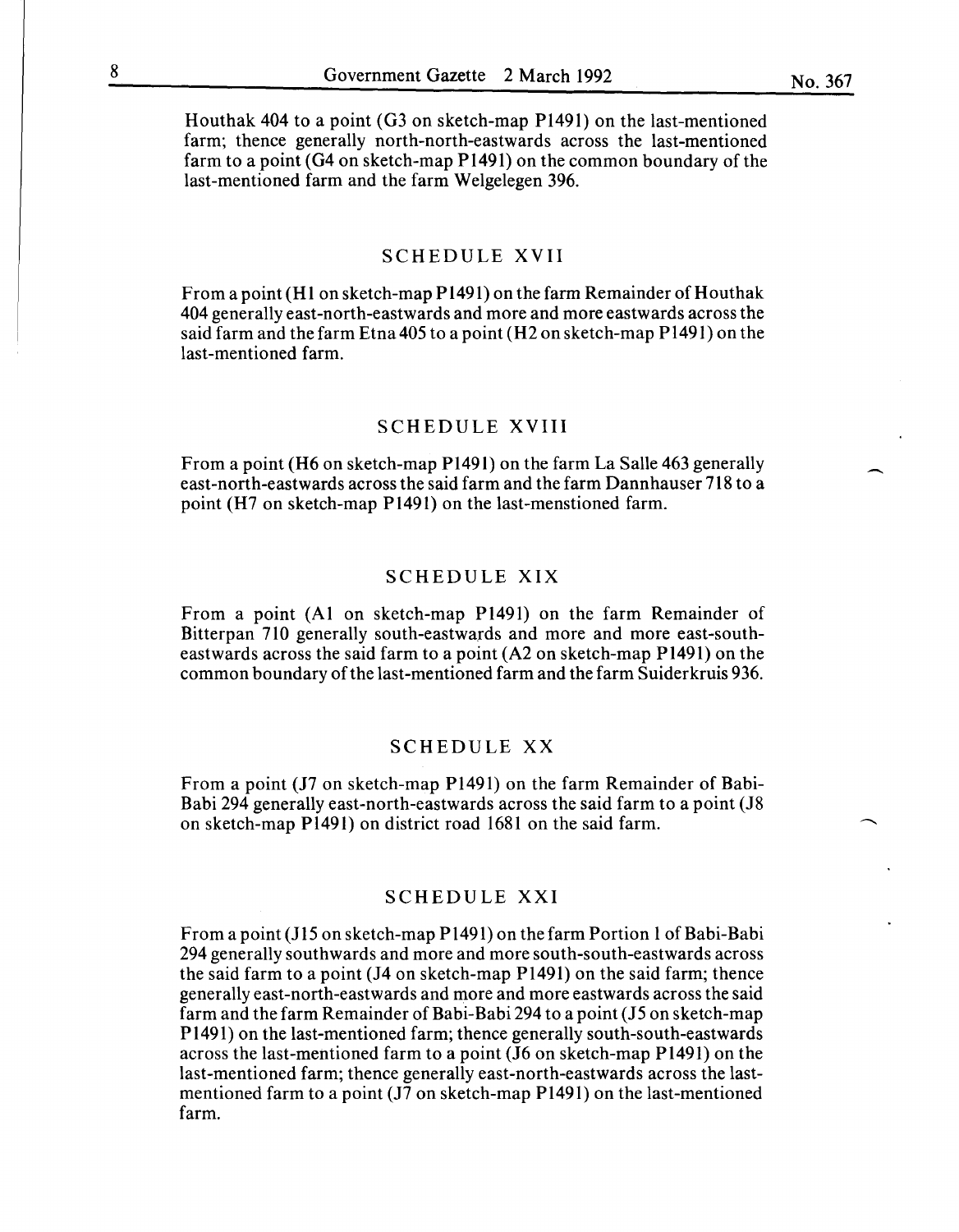#### SCHEDULE XXII

From a point (JIO on sketch-map PI49I) on farm road I827 on the farm Remainder of Babi-Babi 294 generally south-south-eastwards and more and more south-eastwards across the said farm to a point (JII on sketch-map P1491) on the said farm; thence generally east-north-eastwards and more and more eastwards across the said farm and the farm Remainder of Grauwater 296 to a point (J12 on sketch-map P1491) on the last-mentioned farm; thence generally eastwards and more and more south-eastwards across the last-mentioned farm and the farm Molly 297 to a point (J13 on sketchmap P1491) on the last-mentioned farm; thence generally south-southeastwards across the last-mentioned farm to a point (J14 on sketch-map Pl491) on the last-mentioned farm.

#### SCHEDULE XXIII

From a point (F7 on sketch-map Pl49I) on the farm Doornlaagte 406 generally northwards across the said farm and the farm Etna 405 to a point (H3 on sketch-map Pl491) on the last-mentioned farm.

#### SCHEDULE XXIV

From a point (F9 on sketch-map PI49I) on the farm Remainder of Hertzog 469 generally north-north-eastwards across the said farm and the farms Portion I of Hertzog 467 and Pugeot 462 to a point (H5 on sketch-map Pl491) on the last-mentioned farm.

#### SCHEDULE XXV

From a point (FI2 on sketch-map PI49I) on the farm Portion I of the Babi-Babi 294 generally north-north-westwards across the said farm and the farm Annexe 472 to a point (J1 on sketch-map  $P1491$ ) on the last-mentioned farm; thence generally north-north-westwards across the last-mentioned farm to a point {12 on sketch-map PI49I) on the last-mentioned farm; thence generally north-north-westwards across the last-mentioned farm and the farm La Salle 463 to a point (J3 on sketch-map PI49I) on the last-mentioned farm; thence generally north-westwards across the last-mentioned farm to a point (H6 on sketch-map PI49I) on the last-mentioned farm.

# SCHEDULE XXVI

From a point (F16 on sketch-map P1491) on the farm Portion 1 of Grauwater 296 generally northwards across the said farm and the farm Singapore 473 to a point (K2 on sketch-map PI491) on the last-mentioned farm; thence generally north-north-eastwards across the last-mentioned farm to a point (Kl on sketch-map PI49I) on the common boundary of the last-mentioned farm and the farm Steynsberg 464.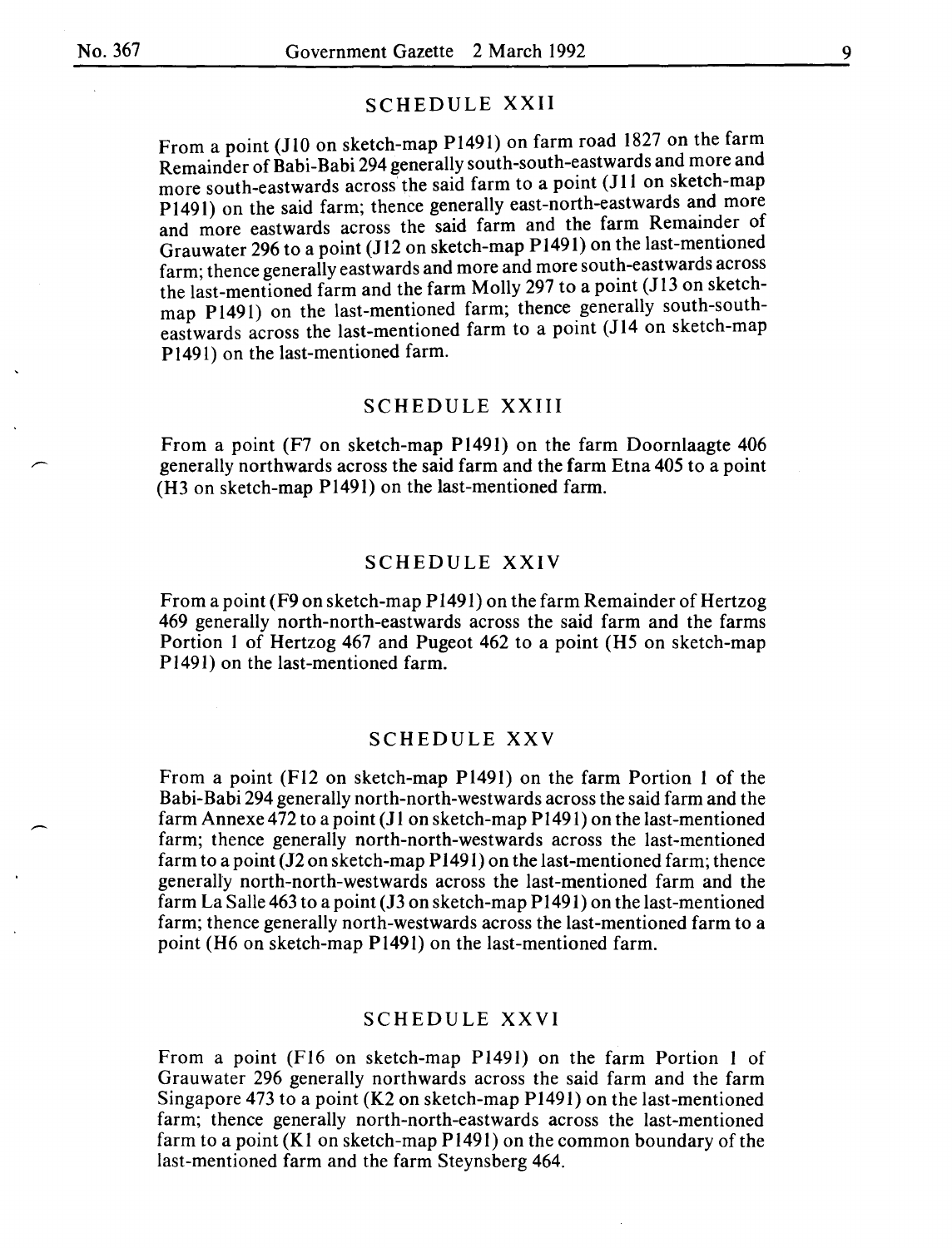-

#### SCHEDULE XXVII

From a point (L1 on sketch-map P1491) on the farm Zelda 466 generally west-north-westwards and more and more north-north-westwards across the said farm to a point (L2 on sketch-map P1491) on the said farm; thence generally north-westwards across the said farm and the farm Morester 465 to a point (L3 on sketch-map P1491) on district road 1692 on the lastmentioned farm.

# SCHEDULE XXVIII

From a point (F19 on sketch-map P1491) on the farm Haakdoorn 300 generally north-westwards across the said farm to a point (06 on sketch-map P 1491) on the said farm; thence generally northwards and more and more north-north-eastwards across the said farm to a point (05 on sketch-map P1491) on the said farm; thence generally east-north-eastwards across the said farm to a point (04 on sketch-map P1491) on the said farm; thence generally northwards across the said farm to a point (03 on sketch-map P 1491) on the said farm; thence generally north-eastwards across the said farm to a point (02 on sketch-map P1491) on the said farm; thence generally west-north-westwards across the said farm to a point (01 on sketch-map P1491) on the said farm; thence generally north-north-eastwards and more and more northwards across the said farm to a point (O on sketch-map P 1491) on the common boundary of the said farm and the farm Zelda 466; thence generally north-eastwards across the last-mentioned farm to a point (L1 on sketch-map P1491) on the last-mentioned farm.

# SCHEDULE XXIX

From a point (F23 on sketch-map P1491) on the farm Portion 1 of Blouberg 476 generally north-westwards across the said farm to a point (M3 on sketch-map P1491) on the said farm; thence generally northwards across the said farm and the farm Somali 467 to a point (M2 on sketch-map P 1491) on the last-mentioned farm; thence generally north-north-westwards across the last-mentioned farm to a point (M1 on sketch-map P1491) on the lastmentioned farm; thence generally north-north-eastwards and more and more northwards across the last-mentioned farm to a point (P on sketchmap P1491) on the common boundary of the last-mentioned farm and the farm Farm 461.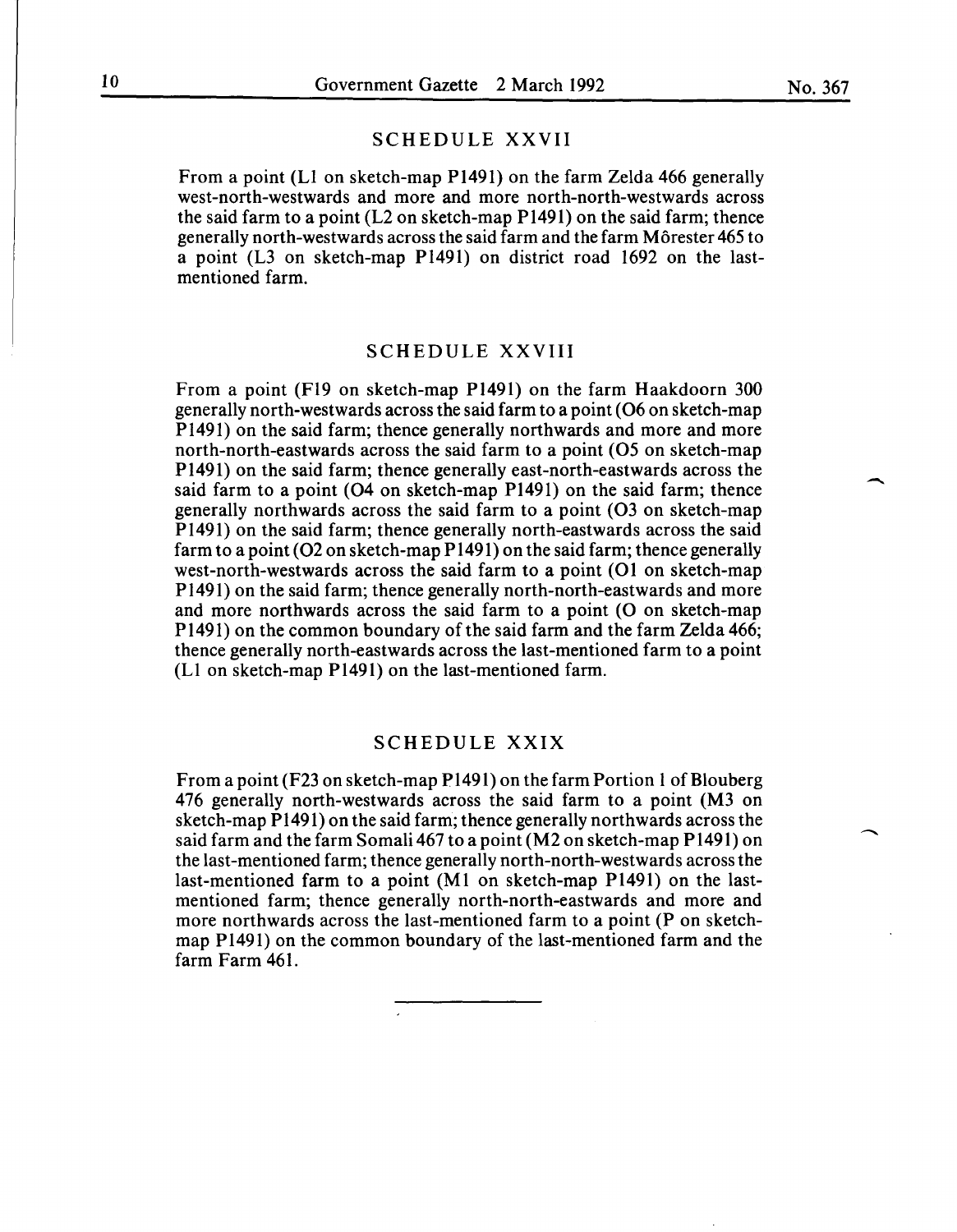# MINISTRY OF WORKS, TRANSPORT AND COMMUNICATION

No. 24

I992

DETERMINATION WITH RESPECT TO CONTINUED APPLICABILITY OF THE PROVISIONS OF SECTION 56(2)(a) OF THE NATIONAL TRANSPORT CORPORATION ACT, I987 (ACT NO. 2I OF I987) IN RELATION TO SECTION 33(I)(a) AND ITEM I OF PART II OF SCHEDULE I OF THE ROAD TRAFFIC ORDINANCE, I967 (ORDINANCE 30 OF I967)

Under paragraph (b) of section 56(2) of the National Transport Corporation Act, I987 (Act No. 21 of 1987), I hereby determine that the provisions of paragraph (a) of that section shall, with effect from I January 1992, not apply in relation to the provisions of paragraph (a) of section 33(1) and paragraph 1 of Part II of Schedule I of the Road Traffic Ordinance, 1967 (Ordinance 30 of I967).

Given under my Hand and the Seal of the Republic of Namibia at Windhoek this 12th day of February, One Thousand Nine Hundred and Ninety-two.

Sam Nujoma President BY ORDER OF THE PRESIDENT-IN-CABINET

#### MINISTRY OF TRADE AND INDUSTRY

#### No. 25

1992

# MERCHANDISE MARKS ACT, 1941 (ACT 17 OF 1941): PROPOSED PROHIBITION OF THE USE OF A CERTAIN MARK

In terms of section 13 of the Merchandise Marks Act, 1941 (Act I7 of 1941 ), I hereby give notice that it has been requested by the Ministry of Trade and Industry to prohibit, under section 15(1) of the said Act, the use by any person other than the said Ministry, of the mark shown in connection with any trade, business, profession or occupation or in connection with a trade mark, mark or trade description applied to goods:

The above-mentioned mark shall lie open to inspection at the office of the Permanent Secretary: Trade and Industry, Section: Trade Marks, Trust Centre, Independence Avenue, Windhoek.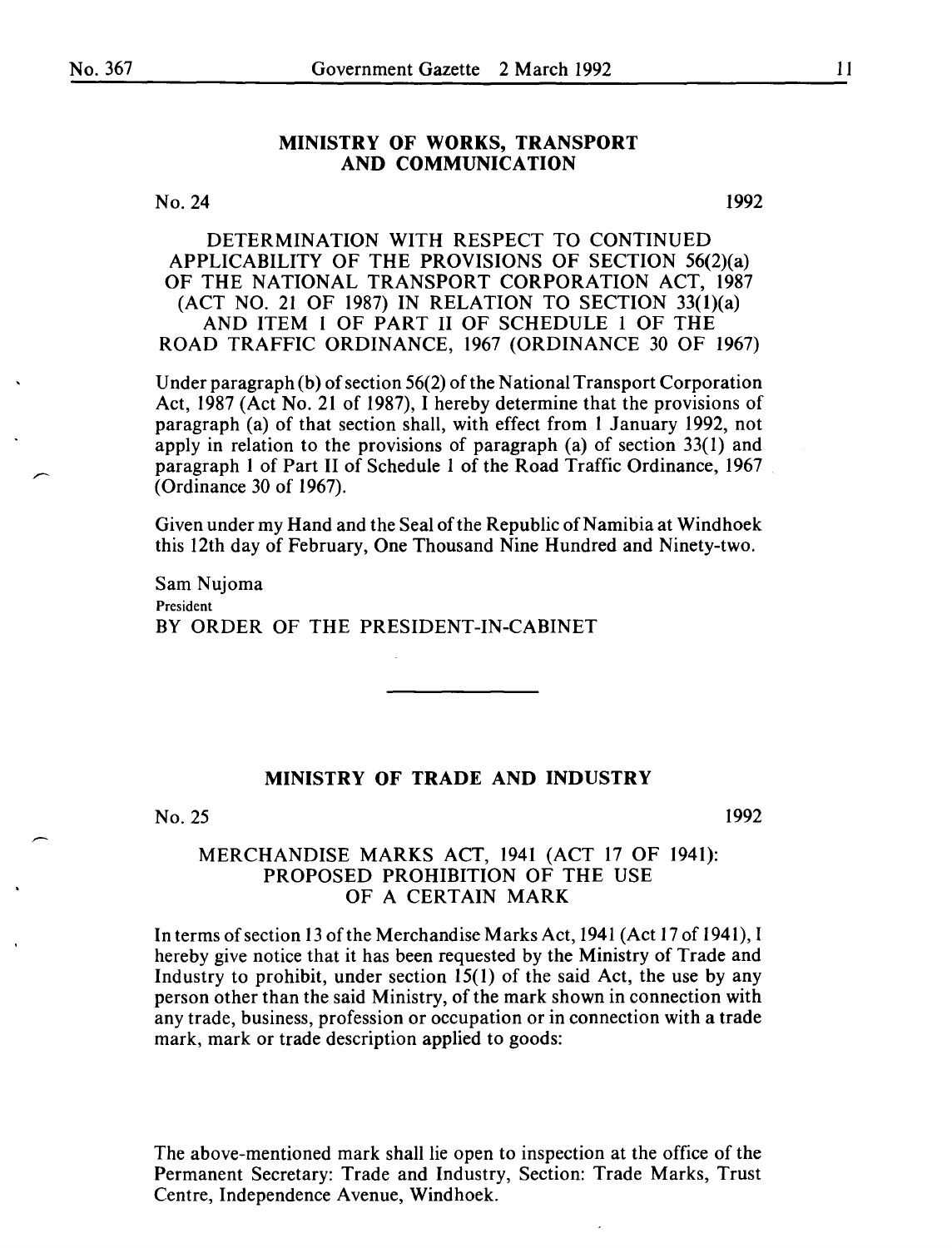I hereby invite persons interested in the matter to submit, in writing, any representations which they wish to make in connection with the matter to the Permanent Secretary: Trade and Industry, P.O. Box 21214, Windhoek, 9000, within a period of thirty days from the date of publication of this notice.

Given under my Hand and the Seal of the Republic of Namibia at Windhoek this 18th day of February, One Thousand Nine Hundred and Ninety-two.

Sam Nujoma President BY ORDER OF THE PRESIDENT-IN-CABINET

# **General Notices**

#### **CITY OF WINDHOEK**

No.  $12$  and  $1992$ 

# PERMANENT CLOSING OF PORTION I AND PORTION A OF ERF 503 EROSPARK

Notice is hereby given in terms of Section  $183(1)(b)(ii)$  of the Municipal Ordinance, 1963 (Ordinance No. 13 of 1963) as amended, that the Municipality of Windhoek proposes to close permanently the undermentioned portions as indicated on plans  $P/2742/A$  and  $P/2613/A$  which lie for inspection during office hours at the office of the Town Planner, Room 702, Municipal Offices, Independence A venue.

#### **Portion 1 and Portion A of Erf 503 Erospark.**

Objections to the proposed closing are to be served on the Director, Local Authorities and Development Planning, Private Bag 13289, and the Town Clerk, P.O. Box 59, Windhoek, within 30 days after the appearance of this notice in accordance with Article 183(3) of the above Ordinance.

J.G.B. BLIGNAUT TOWN CLERK

-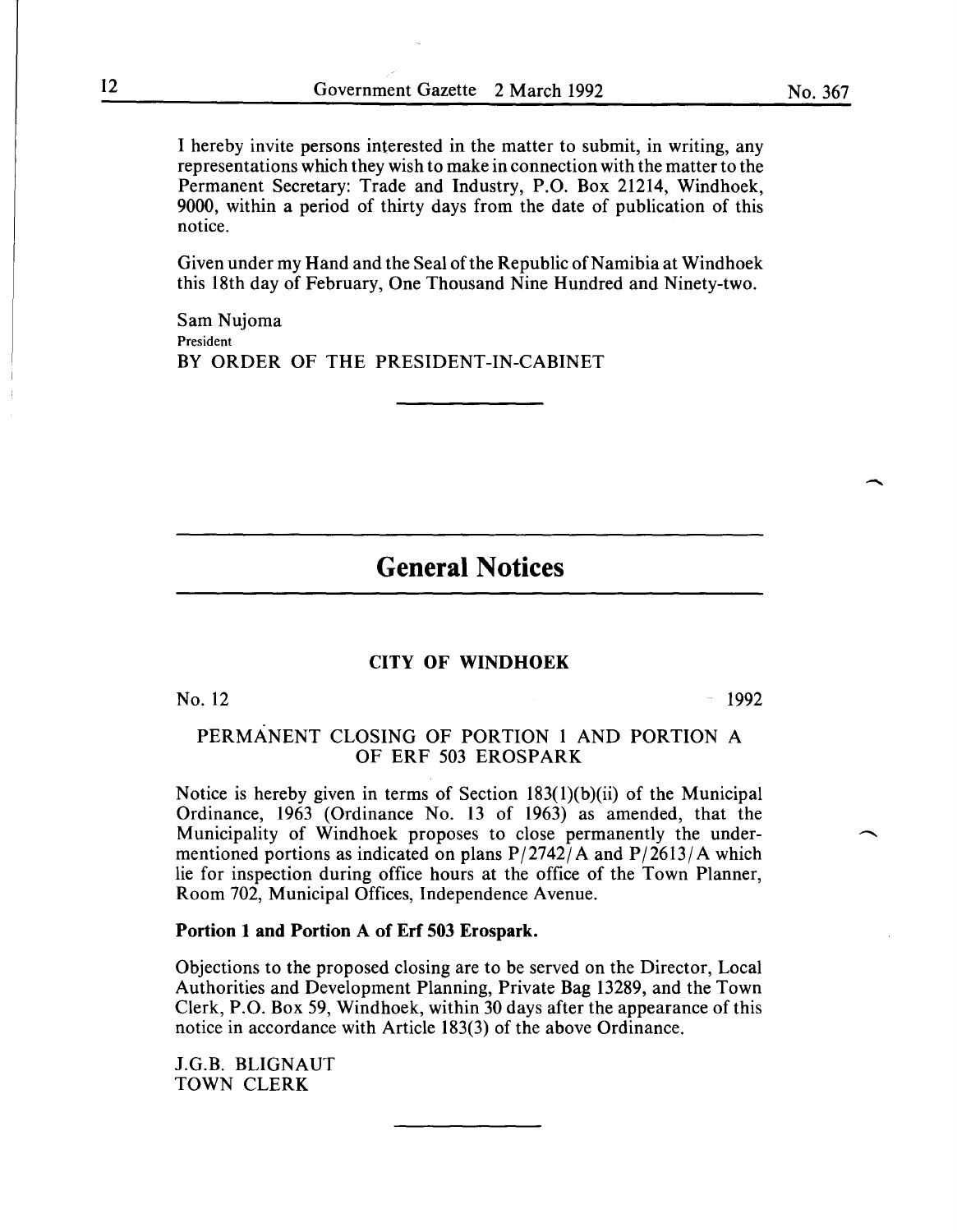# **MUNICIPALITY OF OUTJO**

No. 13 1992

#### AMENDMENT OF CEMETERY REGULATIONS

The council of the Municipality of Outjo has under section 242 of the Municipal Ordinance, 1963 (Ordinance 13 of 1963), further amended the Cemetery Regulations promulgated under Government Notice 222 of 1959 as set out in the Schedule.

The said amendments have been approved by the President under section 243 of the said Municipal Ordinance, 1963.

# SCHEDULE

1. Regulation 1 is hereby amended by the insertion after the definition of "cemetery" of the following definitions:

" 'grave' includes any excavation prepared for the burial of a body;

'grave space' means any piece of ground in any cemetery measured off for a single grave;".

2. The following regulation is hereby substituted for regulation 2:

"2. The Council shall set apart suitable areas of land for the purpose of providing cemeteries for interment of deceased persons, and no such interment shall be permitted within the area under the jurisdiction of the Council except in any such cemetery.".

3. The following regulation is hereby substituted for regulation 4:

"4. (1) The Council may subdivide any piece of ground in any cemetery into grave spaces and, subject to the provisions of these regulations, sell to any person the exclusive right of burial in respect of one or more grave spaces on payment of the prescribed fee as set out in Schedule C.

(2) At the purchase of an exclusive right of burial in respect of a grave space in terms of subsection  $(1)$ , the grave space shall be allotted by the issuing of a certificate of exclusive right of burial as set out in Schedule A.".

4. The following regulation is hereby substituted for regulation 5:

"5. No person shall in any way alienate his or her exclusive right of burial in respect of any grave space without the permission of the Council.".

5. The following regulation is hereby substituted for regulation 6: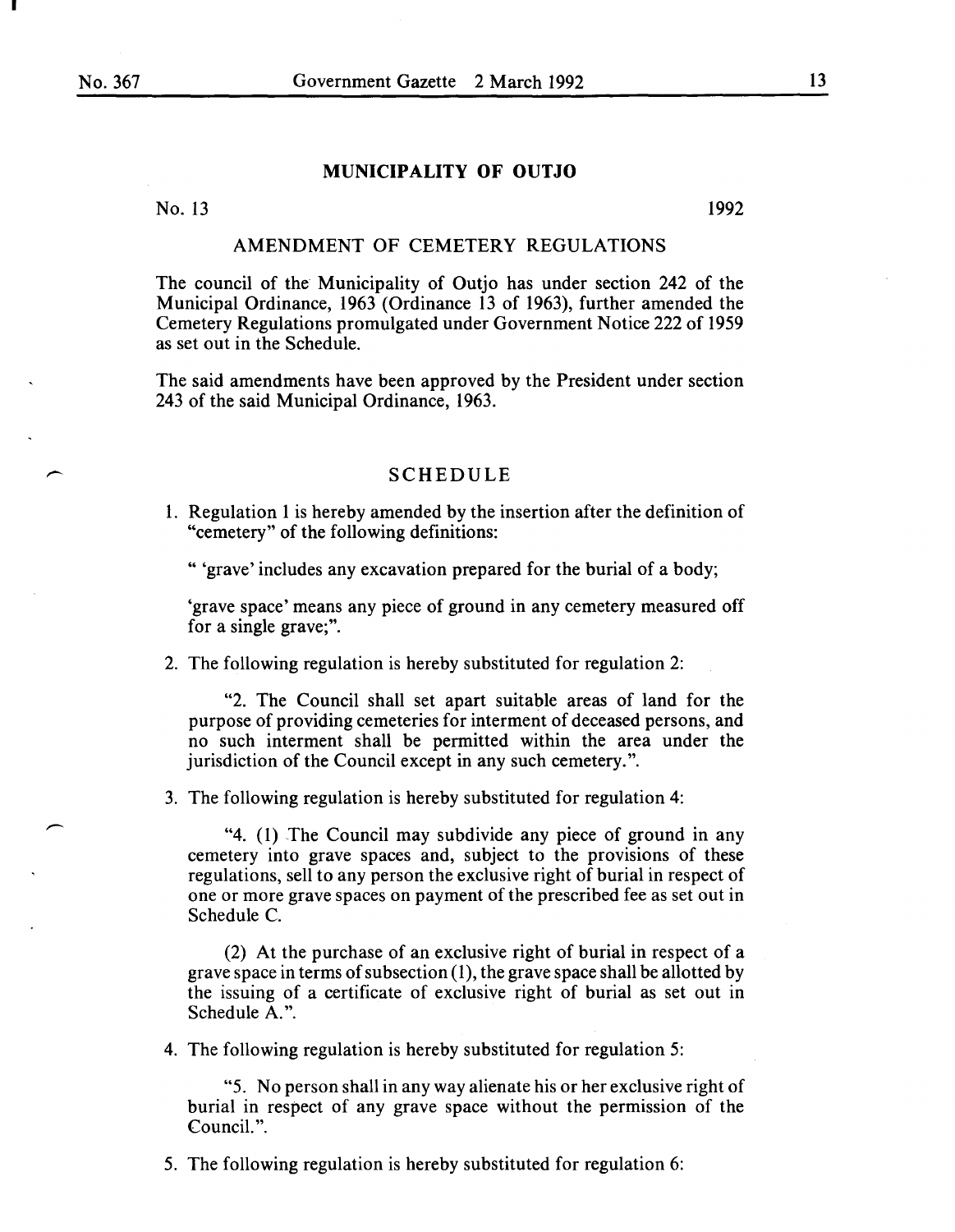"6. No interment of a deceased person other than the holder of the exclusive right of burial or a member of his or her family shall take place in the grave space concerned unless the written approval of the Council is obtained.".

6. The following regulation is hereby substituted for regulation 7:

"7. No grave shall be dug in any grave space, unless the written approval of the holder of the exclusive right of burial in such grave space has been produced to the Town Clerk at the time when the notice of interment as required by regulation 14, is given.".

7. The following regulation is hereby substituted for regulation 8:

· "8. No person shall acquire any right to, or interest in, any ground in any cemetery other than such rights or interests as may be obtainable under these regulations.".

8. The following regulation is hereby substituted for regulation 9:

"9. Every grave in a grave space, whether in a reserved grave space or not, shall be dug in the middle of such grave space, and no coffin shall be buried in any grave space so that the sides of such coffin are nearer than 60 centimetres to any other coffin previously buried in any adjoining grave space.".

9. The following regulation is hereby substituted for regulation 10:

"10. No grave, whether in a reserved grave space or not, shall contain more than one coffin unless the written approval of the Council is obtained.".

10. The following regulation is hereby substituted for regulation 11:

"11. (1) The dimensions of a grave space shall be as follows:

(a) For any person over the age of 12 years-

|                                                      | $1,95 \; \text{m}$<br>$3,50 \; \text{m}$ |
|------------------------------------------------------|------------------------------------------|
| (b) For any person of or under the age of 12 years - |                                          |
|                                                      | $1,50 \; \text{m}$<br>$2,50 \; \text{m}$ |

(2) The depth of a grave shall be as follows:

(a) For any person over the age of 12 years .................... .. 1,80 m

(b) For any person of or under the age of 12 years ....... 1,50 m

(3) The top of any coff in shall be at least  $1,20$  m beneath the natural surface of the ground in a grave for a person over the age of 12 years, or at least 1, 10 m beneath the natural surface of the ground in a grave for a person of or under the age of 12 years.".

-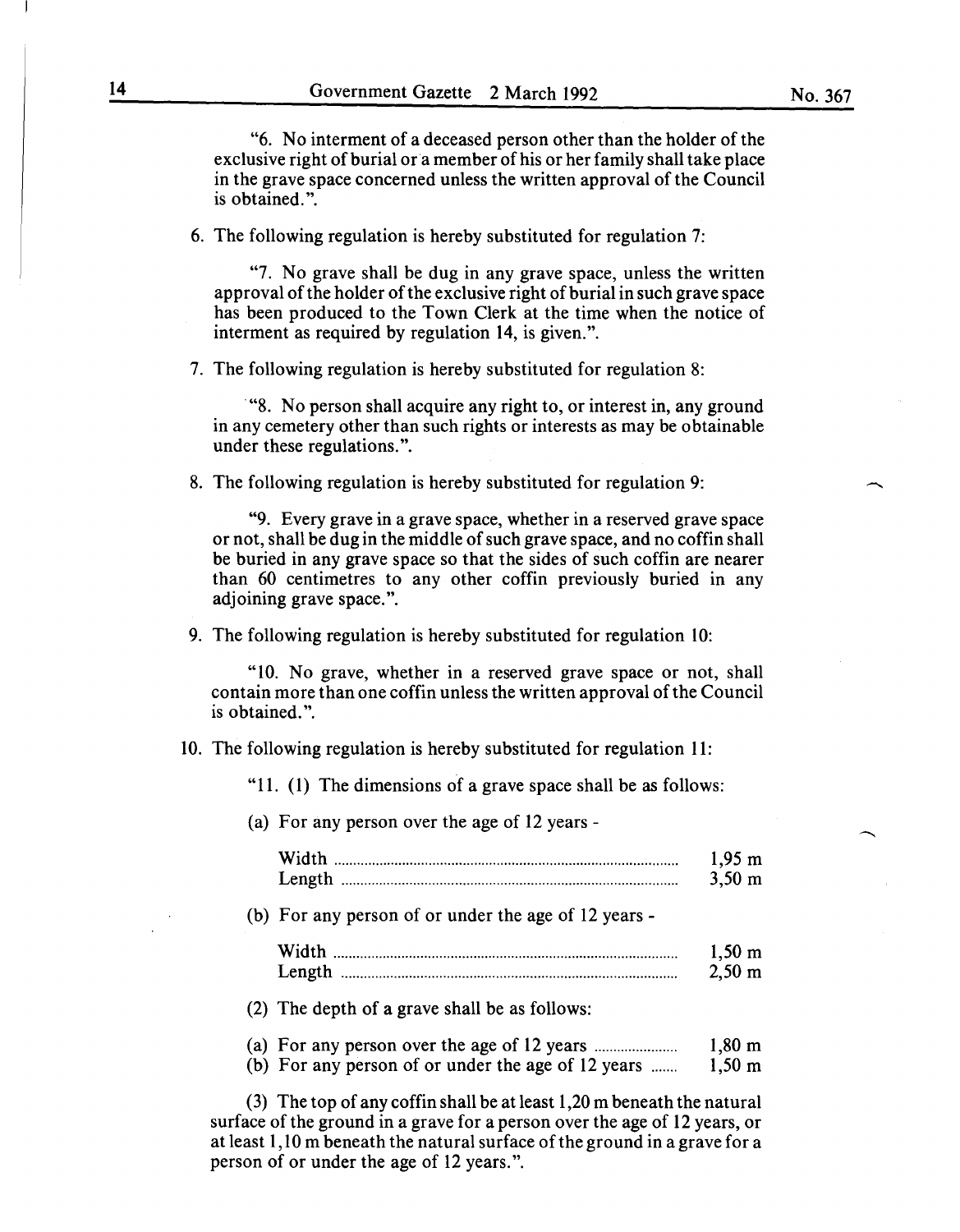11. The following Schedule is hereby substituted for Schedule A of the regulations:

# "SCHEDULE A

# MUNICIPALITY OF OUTJO

# CERTIFICATE OF EXCLUSIVE RIGHT OF BURIAL

Town Clerk Date"

- 12. Schedule B is hereby amended by the deletion of the words "Plot or", wherever they occur.
- 13. The following Schedule is hereby substituted for Schedule C of the regulations:

# "SCHEDULE C

| 1. FEES FOR EXCLUSIVE RIGHT OF BURIAL                                                                                                                     |                     |
|-----------------------------------------------------------------------------------------------------------------------------------------------------------|---------------------|
| For the purchase of the exclusive right of burial in a grave                                                                                              | R <sub>150,00</sub> |
| 2. INTERMENT FEES                                                                                                                                         |                     |
| (a) For burials on days other than Saturdays, Sundays and                                                                                                 | R <sub>100,00</sub> |
| (b) For burials on Saturdays, Sundays and public holidays  R150,00                                                                                        |                     |
| (c) For burials of stillborn children and children under the age<br>of 6 years: $50\%$ of the fees charged in subitems (a) or (b),<br>as the case may be. |                     |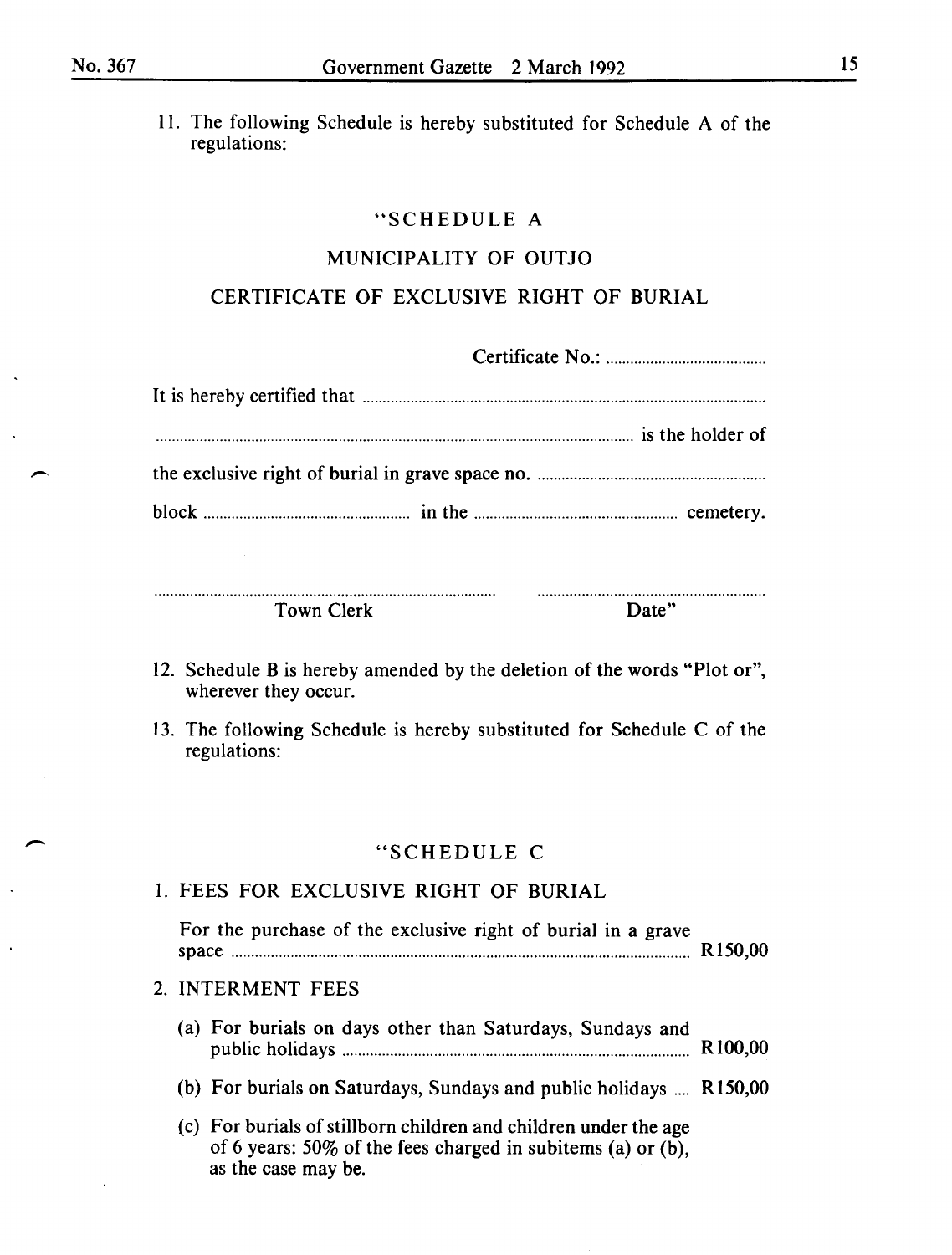# 3. FEES FOR EXHUMATION

For re-opening and refilling of a grave, transferring and interring remains in a freshly-prepared grave, and altering registers ....................................................................................................................... R300,00

# 4. REGISTER AND OFFICE FEES

| (a) For a certified extract from the register of burials $\ldots$ $\ldots$ R 5,00                          |  |
|------------------------------------------------------------------------------------------------------------|--|
| (b) For a certificate of transfer and registering transfer of a                                            |  |
| (c) For examining the registers $\ldots$ $\ldots$ $\ldots$ $\ldots$ $\ldots$ $\ldots$ $\ldots$ $R$ 2,00.". |  |

# MUNICIPALITY OF OUTJO

No. 14

1992

# RATES AND TAXES OUTSTANDING FIVE YEARS AND LONGER

Notice is hereby given in terms of section 171(1) of the Municipal Ordinance No. 13 of 1963 as amended, that the undermentioned properties:

- 1. CERTAIN ERF NUMBER 249 Situate in Outjo township Measuring 1 519 square metres Held by Alfred Clifford Joerning;
- 2. CERTAIN ERF NUMBER 357 Situate in Outjo township Measuring 1 400 square metres Held by Gabriele Bahr;
- 3. CERTAIN ERF NUMBER 358 Situate in Outjo township Measuring 1 400 square metres Held by Adam Johannes Jacobus du Plessis;
- 4. CERTAIN ERF NUMBER 584 Situate in Outjo township Measuring 1 686 square metres Held by Gert Andries Aggenbach

will be sold to recover arrear rates and interest should it not be paid within three months from the date of the last publication hereof.

J.G.A. VAN WYK TOWN CLERK MUNICIPALITY OF OUTJO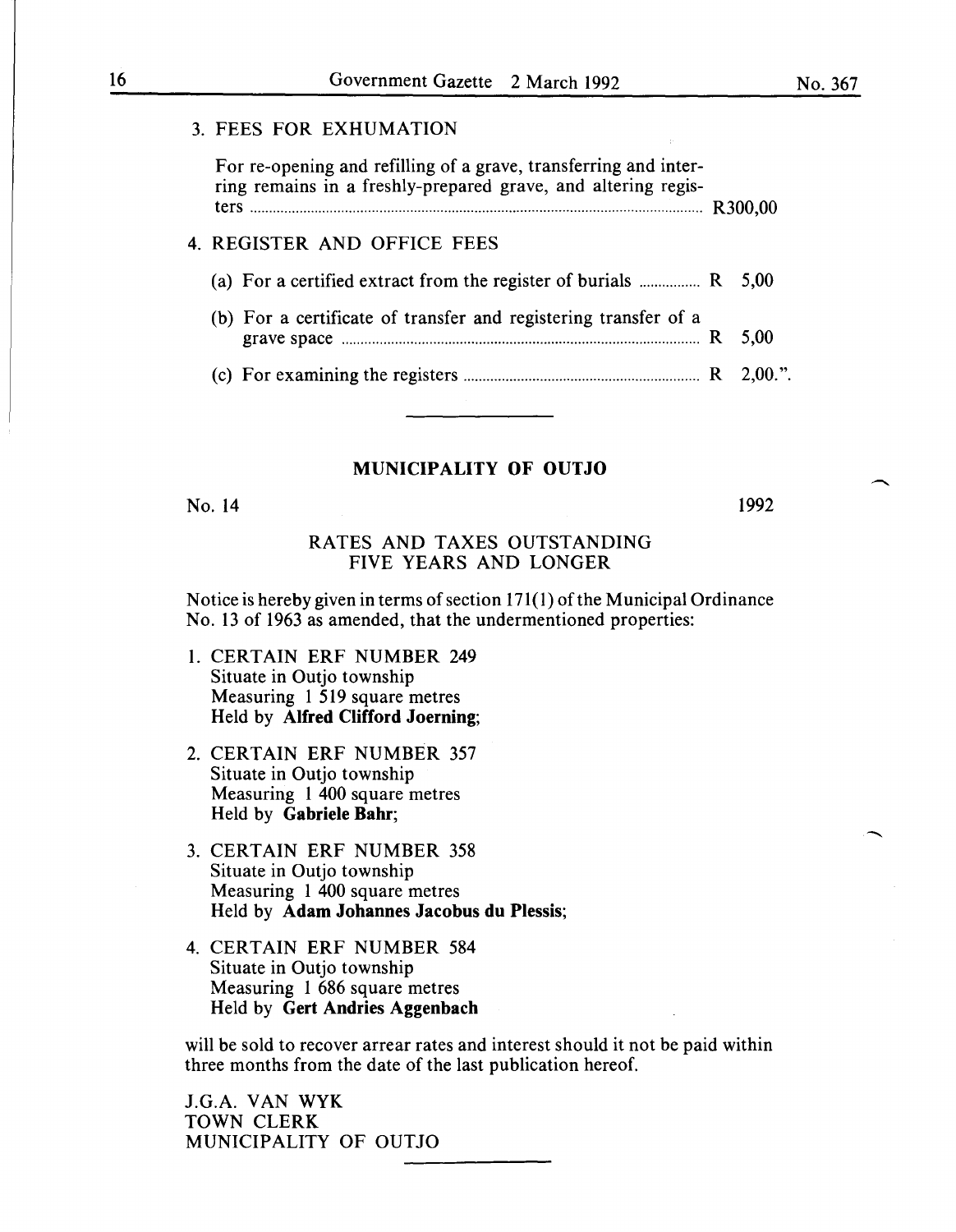# **MUNICIPALITY OF WINDHOEK**

No. 15 1992

# AMENDMENT OF HEALTH REGULATIONS

In terms of section *243(2)bis* of the Municipal Ordinance, 1963 (Ordinance 13 of 1963) notice is hereby given that the council of the Municipality of Windhoek has under section 242 of the said Ordinance amended the Health Regulations promulgated under Government Notice 285 of 1952, as set out in the Schedule.

#### SCHEDULE

- I. Schedule A is hereby amended by the substitution
	- (a) in paragraph  $1(a)$  for the amounts "R15,40", "R23,91", "R32,19", "R39,77" and "R48,04" of the amounts "R16,94", "R26,30", "R35,40", "R43,74" and "R52,84";
	- (b) in paragraph l(b) for the amounts "R44,90", "R72,30", "R95,50", "R119,17" and "R143,07" of the amounts "R49,39", "R79,53", "Rl05,05", "Rl31,08" and "Rl57,37", respectively;
	- (c) in paragraph l(c) for the amount "R4,09" of the amount "R4,49";
	- (d) in paragraph l(d) for the amount "Rl6,10" of the amount "R17,71"; and
	- (e) in paragraph l(e) for the amount "R66,35" of the amount "R 72,98".
- 2. Schedule C is hereby amended by the substitution
	- (a) in paragraph  $l(a)(i)$  for the amount "R11,90" of the amount "Rl3,68";
	- (b) in paragraph  $1(a)(ii)$  for the amount "R18,20" of the amount " $R22.75$ ":
	- (c) in paragraph  $l(a)(iii)$  for the amount "R24,49" of the amount "R $31,83$ ";
	- (d) in paragraph  $l(a)(iv)$  for the amounts "R71,59" and "R30,67" of the amounts "R82,32" and "R35,27", respectively;
	- (e) in paragraph  $l(a)(v)$  for the amount "R11,90" of the amount "Rl3,68";
	- (f) in paragraph  $I(c)$  for the amount "R3,73" of the amount "R0,00";
	- (g) in paragraph  $1(d)$  for the amount "R3,73" of the amount "R4,28";